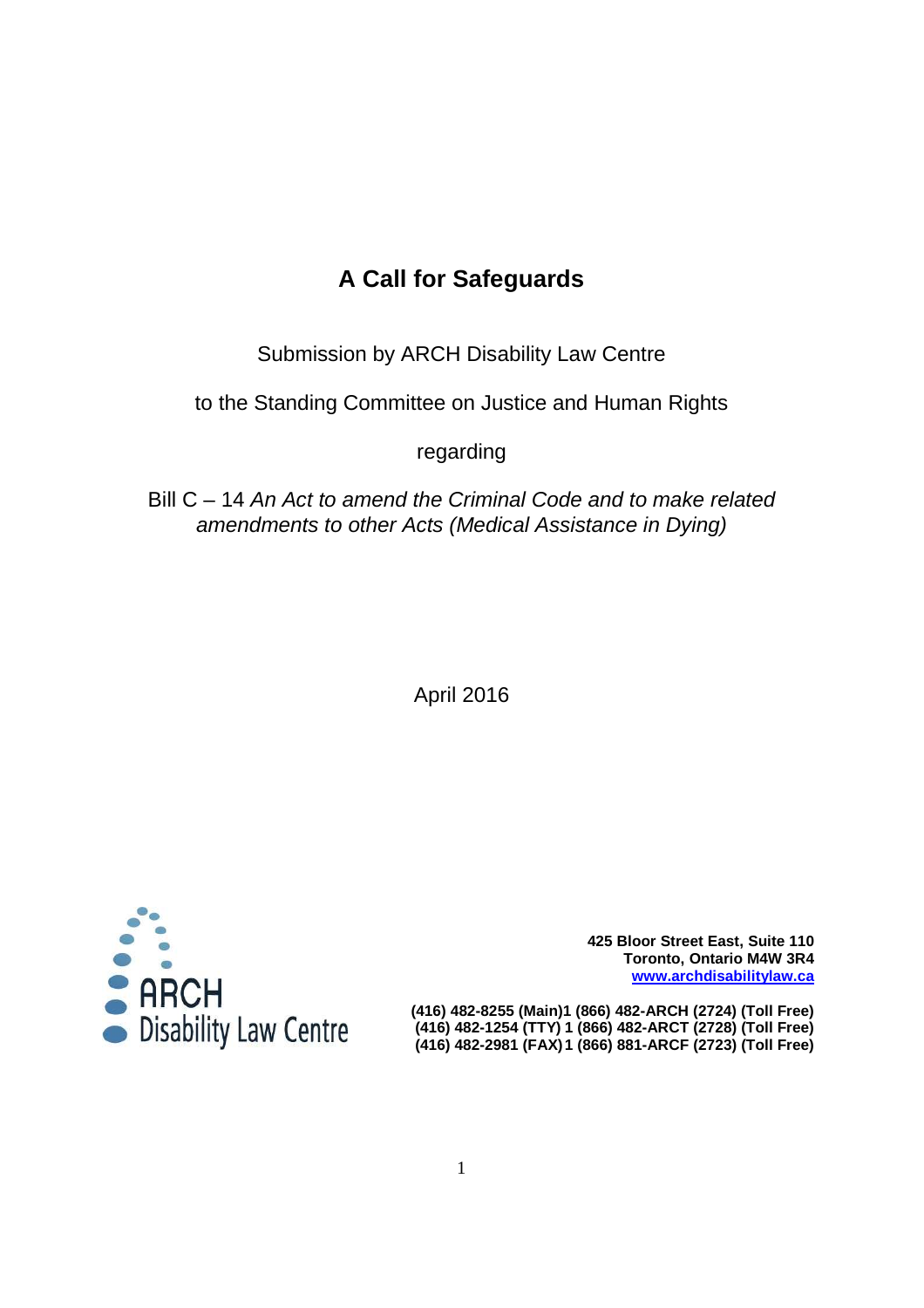#### **Introduction**

In Carter v. Canada, the Supreme Court of Canada tasked this Government with the creation of a framework to govern access to physician-assisted death while also protecting persons who are vulnerable to inducement or coercion. The Court concluded, "a properly administered regulatory regime is capable of protecting the vulnerable from abuse and error."<sup>1</sup> It further found that "adults who may be vulnerable to committing suicide in a time of weakness" should be protected. $2^{2}$  While Bill C-14 provides the minimum standards, additional safeguards are necessary to address the concerns of Canada's diverse disability communities, including the need for a "carefully designed" and balanced system.<sup>3</sup>

### **About ARCH**

ARCH Disability Law Centre ("ARCH") is a specialty legal clinic dedicated to advancing the equality rights of persons with disabilities. ARCH is primarily funded by Legal Aid Ontario and provides legal services to help Ontarians with disabilities live with dignity and participate fully in our communities. Through our Provincial mandate, we work with Ontarians with disabilities and disability communities providing direct legal representation in systemic litigation, we conduct law reform activities, and policy and community development work. We also provide public legal education to persons with disabilities and continuing legal education to the legal community. ARCH maintains a website at www.archdisabilitylaw.ca. Our submissions are driven by our work with Ontarians with disabilities and their experiences of coercion and the impact of ableist stereotypes, including about their prospects for recovery and quality of life.

ARCH has endorsed the Vulnerable Persons Standard and two members of its Staff are Advisors to the Standard (http://www.vps-npv.ca/readthestandard/).<sup>4</sup> The five-part Standard developed a system that would support adults who may be motivated by a range of circumstances separate from their end-of-life conditions. Those circumstances include barriers to palliative care, presumptions about their quality of life and prospect for recovery, and barriers to disability supports and services.

The following submissions are not comprehensive. Instead, ARCH relies on the work of the Vulnerable Persons Secretariat and the submissions made by its Advisers.<sup>5</sup> ARCH commends the Government for adopting a minimum standard of safeguards to address the vulnerability of persons with disabilities who seek physician-assisted death. ARCH

-

 $1$  Carter v. Canada (Attorney General, [2015] 1 SCR 331 at para 3.

<sup>&</sup>lt;sup>2</sup> Carter, supra at 29.

 $3$  Carter, supra at 117.

<sup>&</sup>lt;sup>4</sup> Robert Lattanzio, Executive Director, ARCH Disability Law Centre; C. Tess Sheldon, Staff Lawyer, ARCH Disability Law Centre.

<sup>&</sup>lt;sup>5</sup> Vulnerable Persons Standard online: <www.vps-npv.ca/materials-related-to-bill-c14 >.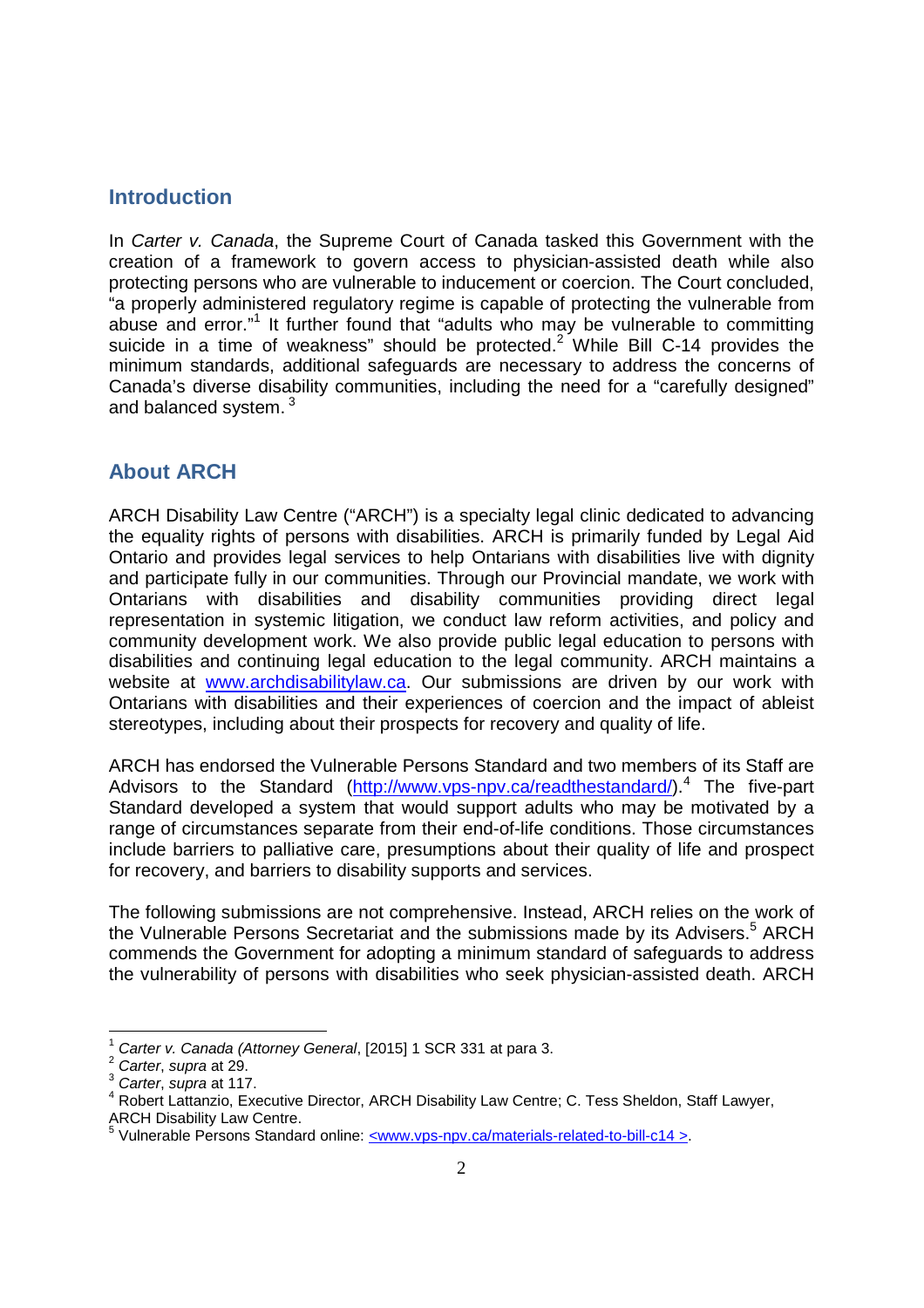strongly urges the Committee to strengthen the minimum safeguards set out in Bill C-14. To do that, ARCH makes two specific recommendations.

### **Recommendation 1: An Explicit Right to Information about Alternatives**

ARCH's work is dedicated to the promotion of the inclusion of persons with disabilities in decisions that affect them. Bill C-14 must recognize the explicit right for persons to be informed of the full range of available supports that could reduce their sources of vulnerability and related barriers. Vulnerability can have many sources, including ableist presumptions about a person's quality of life. The provision of information about palliative care options must be made explicit in the body of the amendments, and not only in the Preamble.

Attention must be paid to the upstream factors that influence the wellbeing of persons with disabilities, including the social determinants of health such as poverty, housing and disability supports and services. ARCH provides legal services to Ontarians with disabilities whose legal issues are compounded by poverty, who also face barriers to accessing necessary and appropriate housing, community supports, health care and palliative care.

ARCH acknowledges Canada's commitment to "support the improvement of a full range of options for end-of-life care", as set out in the Preamble. To fulfil this commitment, s. 241.2(3) must codify a person's right to information about those "full range of options". Persons with disabilities who seek a physician-assisted death must be informed of and understand all alternatives. Bill C-14 must include additional safeguards to support them to pursue any acceptable alternatives including palliative care.

Access to this information is crucial to ensuring opportunities for persons with disabilities to make informed end-of-life decisions. Sections 241.2(1)(e) and 241.2(7) of Bill C-14 require that health care providers obtain informed consent. In Ontario, the Health Care Consent Act (HCCA) requires that a person's consent is informed if the person receives information in respect to the nature of the treatment, the expected benefits of the treatment, the material risks of the treatment, the material side effects of the treatment, **the alternative course of action,** and the likely consequence of not having the treatment.  $6$  In order to meet the HCCA's requirements, a person who seeks a physician assisted death must receive information about alternative courses of action, including access to palliative care or other means to remediate sources of vulnerability.

Health care providers are responsible for the accommodation of the disability-related needs of their patients, including pursuant to statutory human rights instruments. In particular, the communication of the full range of available treatments, technologies and supports must take into account disability-related barriers to communication. Persons

<sup>-</sup> $6$ Health Care Consent Act, 1996, SO 1996, c 2, Sched A, at s 11.